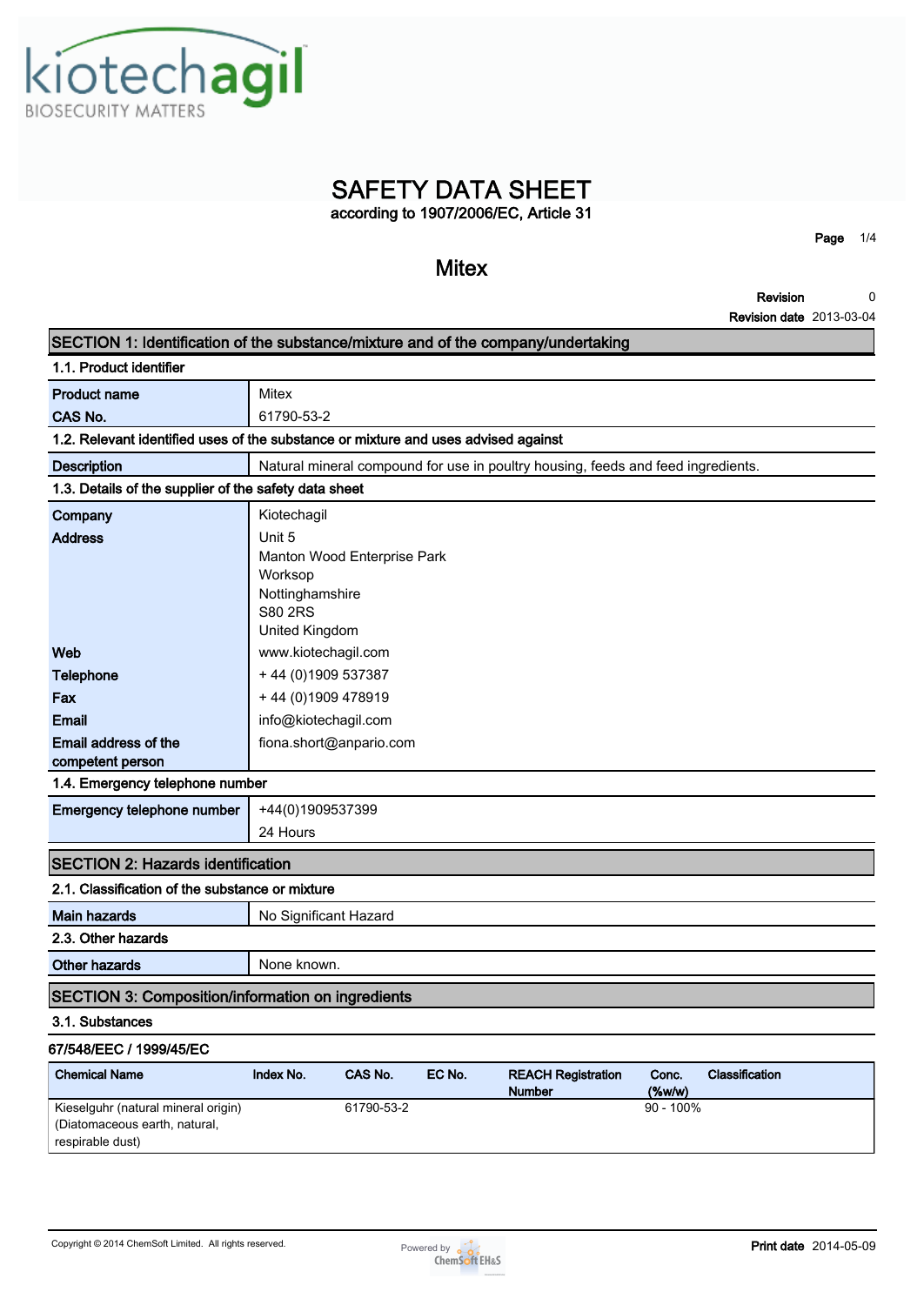#### **Revision Revision date 2013-03-04 0**

## **3.1. Substances**

| EC 1272/2008                                                                             |           |            |        |                                            |                    |                       |
|------------------------------------------------------------------------------------------|-----------|------------|--------|--------------------------------------------|--------------------|-----------------------|
| <b>Chemical Name</b>                                                                     | Index No. | CAS No.    | EC No. | <b>REACH Registration</b><br><b>Number</b> | Conc.<br>$(\%w/w)$ | <b>Classification</b> |
| Kieselguhr (natural mineral origin)<br>(Diatomaceous earth, natural,<br>respirable dust) |           | 61790-53-2 |        | $90 - 100\%$                               |                    |                       |
| <b>SECTION 4: First aid measures</b>                                                     |           |            |        |                                            |                    |                       |
| 4.1. Description of first aid measures                                                   |           |            |        |                                            |                    |                       |

| Inhalation                                                 | May cause irritation to mucous membranes. Move the exposed person to fresh air.                                                     |
|------------------------------------------------------------|-------------------------------------------------------------------------------------------------------------------------------------|
| Eye contact                                                | May cause irritation to eyes. Rinse immediately with plenty of water for 15 minutes holding the                                     |
|                                                            | eyelids open. Seek medical attention if irritation or symptoms persist.                                                             |
| <b>Skin contact</b>                                        | May cause irritation to skin. Wash off immediately with plenty of soap and water. Remove                                            |
|                                                            | contaminated clothing. Seek medical attention if irritation or symptoms persist.                                                    |
| Ingestion                                                  | May cause irritation to mucous membranes. DO NOT INDUCE VOMITING. Seek medical attention                                            |
|                                                            | if irritation or symptoms persist.<br>4.2. Most important symptoms and effects, both acute and delayed                              |
| Inhalation                                                 | No known adverse health effects.                                                                                                    |
| Eye contact                                                | No known adverse health effects.                                                                                                    |
| <b>Skin contact</b>                                        | No known adverse health effects.                                                                                                    |
| Ingestion                                                  | No known adverse health effects.                                                                                                    |
|                                                            | 4.3. Indication of any immediate medical attention and special treatment needed                                                     |
| Inhalation                                                 | Not applicable.                                                                                                                     |
| Eye contact                                                | Not applicable.                                                                                                                     |
| <b>Skin contact</b>                                        | Not applicable.                                                                                                                     |
| Ingestion                                                  | Not applicable.                                                                                                                     |
| <b>SECTION 5: Firefighting measures</b>                    |                                                                                                                                     |
| 5.1. Extinguishing media                                   |                                                                                                                                     |
|                                                            | Use extinguishing media appropriate to the surrounding fire conditions.                                                             |
| 5.2. Special hazards arising from the substance or mixture |                                                                                                                                     |
|                                                            | Burning produces irritating, toxic and obnoxious fumes.                                                                             |
| 5.3. Advice for firefighters                               |                                                                                                                                     |
|                                                            | Wear suitable respiratory equipment when necessary.                                                                                 |
| <b>SECTION 6: Accidental release measures</b>              |                                                                                                                                     |
|                                                            | 6.1. Personal precautions, protective equipment and emergency procedures                                                            |
|                                                            | Ensure adequate ventilation of the working area.                                                                                    |
| 6.2. Environmental precautions                             |                                                                                                                                     |
|                                                            | Do not allow product to enter drains. Prevent further spillage if safe.                                                             |
| 6.3. Methods and material for containment and cleaning up  |                                                                                                                                     |
|                                                            | Avoid raising dust. Transfer to suitable, labelled containers for disposal. Clean spillage area<br>thoroughly with plenty of water. |
| 6.4. Reference to other sections                           |                                                                                                                                     |
|                                                            | Not applicable.                                                                                                                     |
|                                                            |                                                                                                                                     |

# **SECTION 7: Handling and storage**

# **7.1. Precautions for safe handling**

**Avoid contact with eyes and skin. Ensure adequate ventilation of the working area. Adopt best**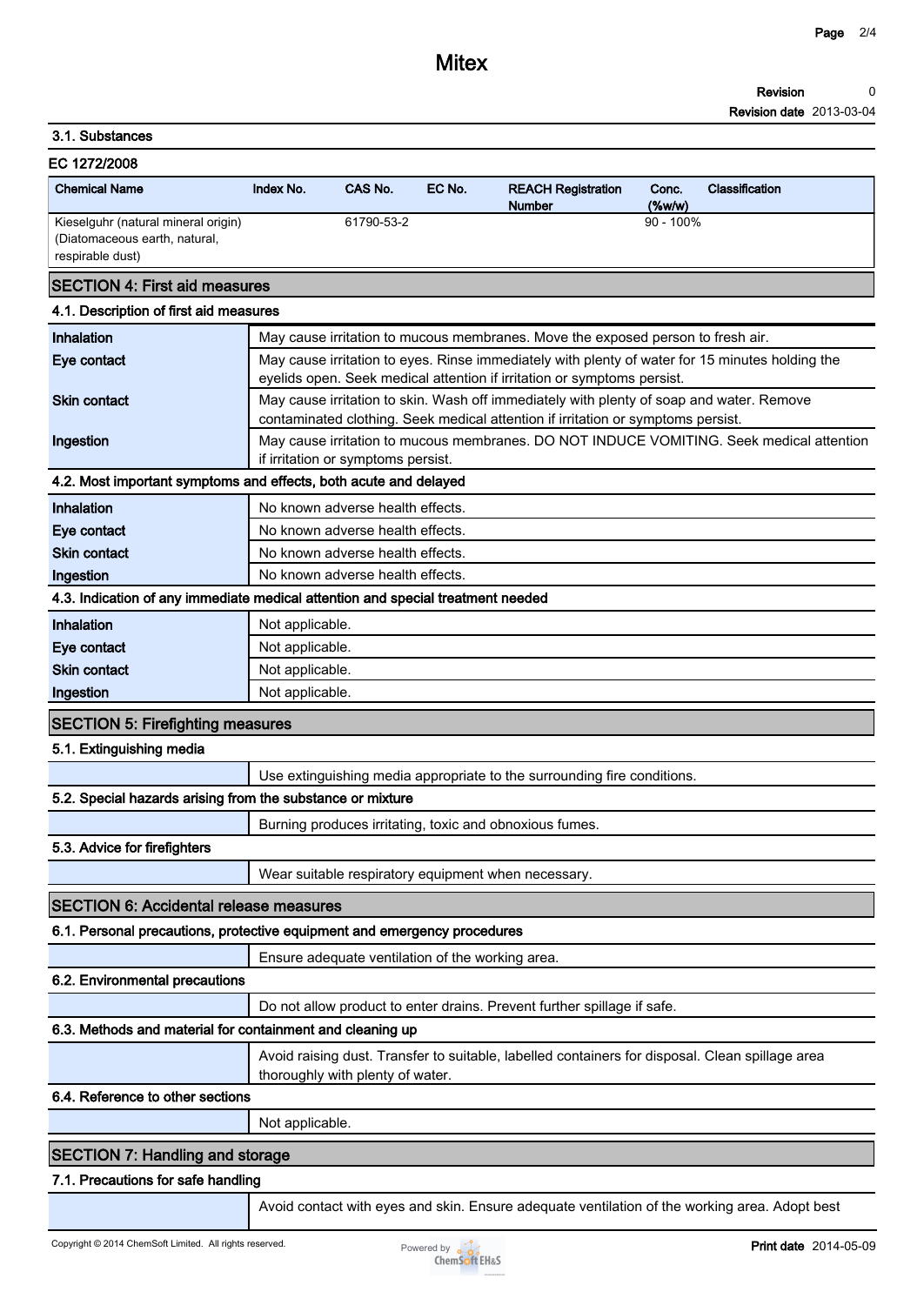### **Revision 0**

**Revision date 2013-03-04**

| 7.1. Precautions for safe handling                                                                               |                                                                        |                                                                                                        |  |  |  |  |  |
|------------------------------------------------------------------------------------------------------------------|------------------------------------------------------------------------|--------------------------------------------------------------------------------------------------------|--|--|--|--|--|
|                                                                                                                  | Manual Handling considerations when handling, carrying and dispensing. |                                                                                                        |  |  |  |  |  |
| 7.2. Conditions for safe storage, including any incompatibilities                                                |                                                                        |                                                                                                        |  |  |  |  |  |
|                                                                                                                  | containers.                                                            | Keep in a cool, dry, well ventilated area. Keep containers tightly closed. Store in correctly labelled |  |  |  |  |  |
| 7.3. Specific end use(s)                                                                                         |                                                                        |                                                                                                        |  |  |  |  |  |
|                                                                                                                  | Contact supplier for any specific usage information.                   |                                                                                                        |  |  |  |  |  |
| <b>SECTION 8: Exposure controls/personal protection</b>                                                          |                                                                        |                                                                                                        |  |  |  |  |  |
| 8.1. Control parameters                                                                                          |                                                                        |                                                                                                        |  |  |  |  |  |
|                                                                                                                  |                                                                        |                                                                                                        |  |  |  |  |  |
| 8.1.1. Exposure Limit Values                                                                                     |                                                                        |                                                                                                        |  |  |  |  |  |
| Mitex (Diatomaceous earth,                                                                                       | WEL 8-hr limit ppm: -                                                  | WEL 8-hr limit mg/m3: 1.2                                                                              |  |  |  |  |  |
| natural, respirable dust)                                                                                        | WEL 15 min limit ppm: -                                                | WEL 15 min limit mg/m3: -                                                                              |  |  |  |  |  |
| 8.2. Exposure controls                                                                                           |                                                                        |                                                                                                        |  |  |  |  |  |
| 8.2.1. Appropriate engineering<br>controls                                                                       | Ensure adequate ventilation of the working area.                       |                                                                                                        |  |  |  |  |  |
| 8.2.2. Individual protection<br>measures                                                                         | Wear protective clothing.                                              |                                                                                                        |  |  |  |  |  |
| Eye / face protection                                                                                            | In case of splashing, wear:. Approved safety goggles.                  |                                                                                                        |  |  |  |  |  |
| Skin protection -                                                                                                | Wear suitable gloves.                                                  |                                                                                                        |  |  |  |  |  |
| Handprotection<br><b>Respiratory protection</b>                                                                  | Suitable respiratory equipment.                                        |                                                                                                        |  |  |  |  |  |
|                                                                                                                  |                                                                        |                                                                                                        |  |  |  |  |  |
| <b>SECTION 9: Physical and chemical properties</b><br>9.1. Information on basic physical and chemical properties |                                                                        |                                                                                                        |  |  |  |  |  |
|                                                                                                                  |                                                                        |                                                                                                        |  |  |  |  |  |
| Colour   Grey                                                                                                    | State   Powder                                                         |                                                                                                        |  |  |  |  |  |
| Odour                                                                                                            | Odourless                                                              |                                                                                                        |  |  |  |  |  |
| 9.2. Other information                                                                                           |                                                                        |                                                                                                        |  |  |  |  |  |
|                                                                                                                  | None.                                                                  |                                                                                                        |  |  |  |  |  |
| <b>SECTION 10: Stability and reactivity</b>                                                                      |                                                                        |                                                                                                        |  |  |  |  |  |
| 10.1. Reactivity                                                                                                 |                                                                        |                                                                                                        |  |  |  |  |  |
|                                                                                                                  | None known.                                                            |                                                                                                        |  |  |  |  |  |
| 10.2. Chemical stability                                                                                         |                                                                        |                                                                                                        |  |  |  |  |  |
|                                                                                                                  | Stable under normal conditions.                                        |                                                                                                        |  |  |  |  |  |
| 10.3. Possibility of hazardous reactions                                                                         |                                                                        |                                                                                                        |  |  |  |  |  |
|                                                                                                                  | None.                                                                  |                                                                                                        |  |  |  |  |  |
| 10.4. Conditions to avoid                                                                                        |                                                                        |                                                                                                        |  |  |  |  |  |
|                                                                                                                  | Moisture.                                                              |                                                                                                        |  |  |  |  |  |
| 10.5. Incompatible materials                                                                                     |                                                                        |                                                                                                        |  |  |  |  |  |
|                                                                                                                  | None known.                                                            |                                                                                                        |  |  |  |  |  |
| 10.6. Hazardous decomposition products                                                                           |                                                                        |                                                                                                        |  |  |  |  |  |
|                                                                                                                  | No data is available on this product.                                  |                                                                                                        |  |  |  |  |  |
| <b>SECTION 11: Toxicological information</b>                                                                     |                                                                        |                                                                                                        |  |  |  |  |  |
| Copyright © 2014 ChemSoft Limited. All rights reserved.                                                          | Powered by $\sim$                                                      | Print date 2014-05-09                                                                                  |  |  |  |  |  |
|                                                                                                                  |                                                                        |                                                                                                        |  |  |  |  |  |